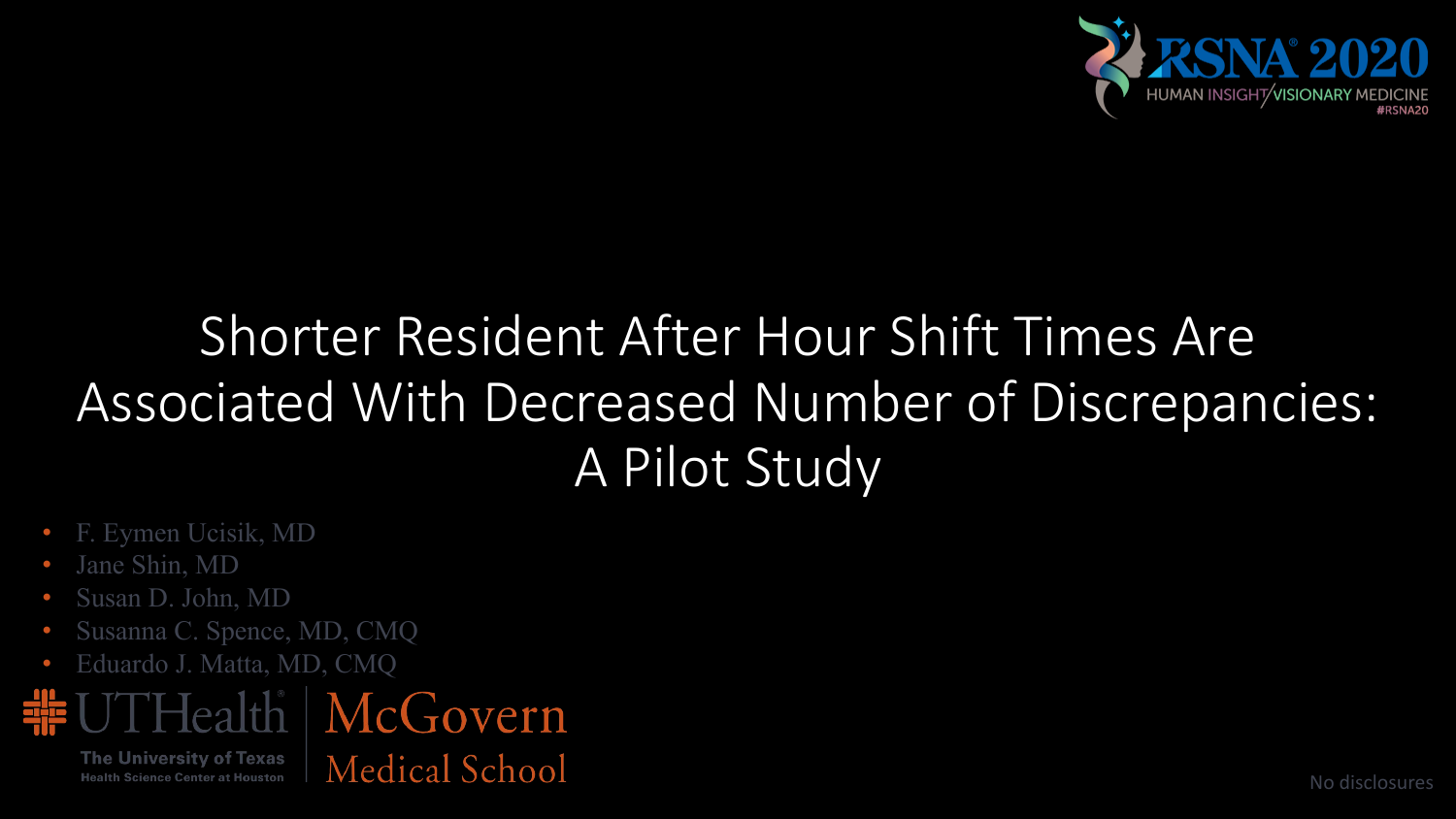### Purpose

- Primary aim: Decrease the rate of **discrepancies** in after-hours preliminary resident reports.
- Secondary aim: Alleviate residents' feelings of **fatigue**.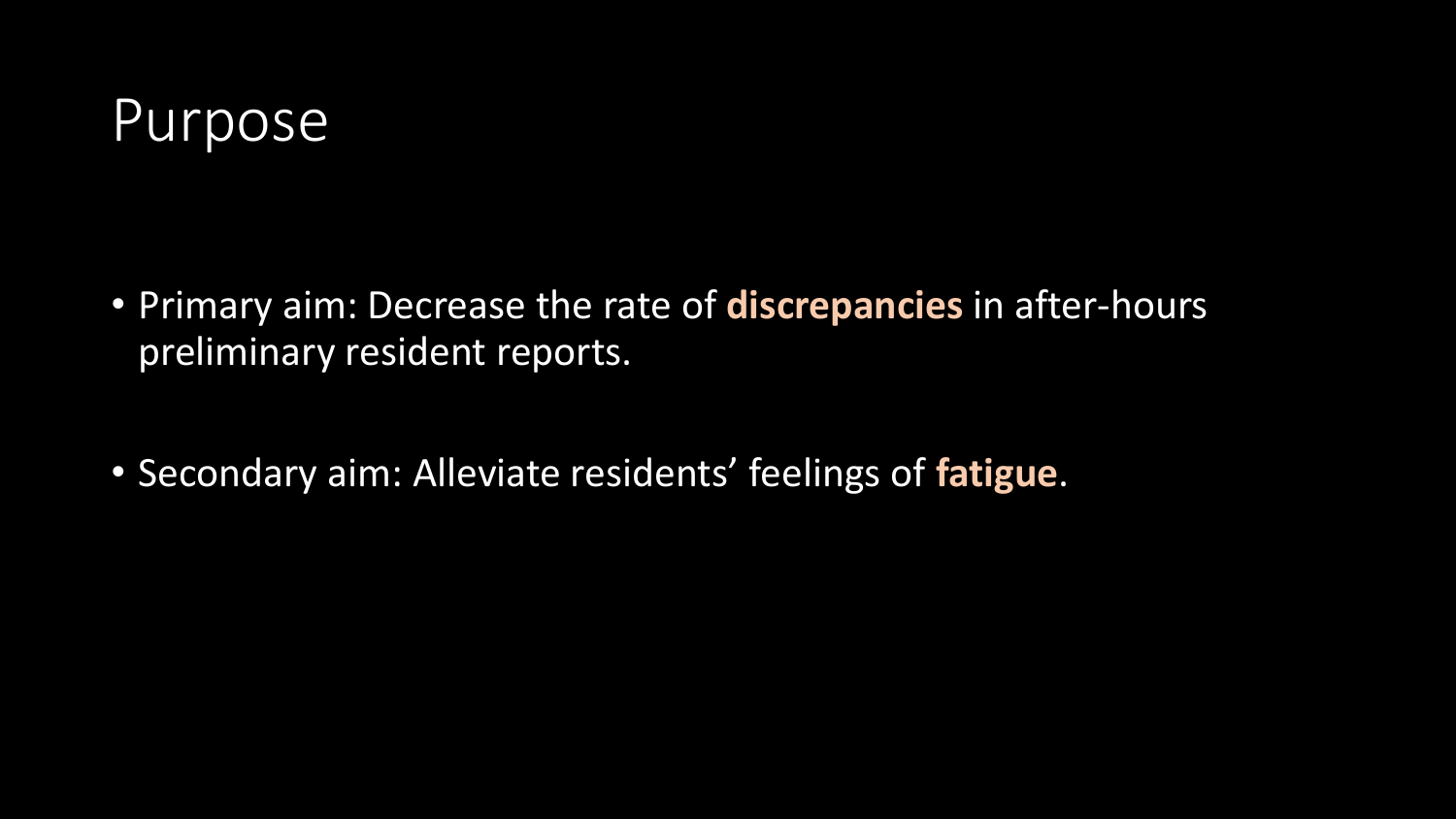# Background

- Radiology residents at our institution read more than **half** of all overnight studies on a busy Level 1 trauma and medical emergency department, adding to more than **35,000 yearly resident reports**.
- Attending radiologists provide feedback for the resident's preliminary reports using a tool from our workstation software, "Primordial" (Primordial Inc., San Mateo, CA, USA).
- Reports are categorized into: "Major Discrepancy", "Minor Discrepancy", and "Agree".
	- <sup>A</sup>**major** discrepancy refers to a discrepancy that has an impact on patient management, and the delayed reporting may result in **increased morbidity or mortality**.
	- <sup>A</sup>**minor** discrepancy refers to a discrepancy that has an impact on management, but the delayed reporting is **not expected to change the clinical outcome**.

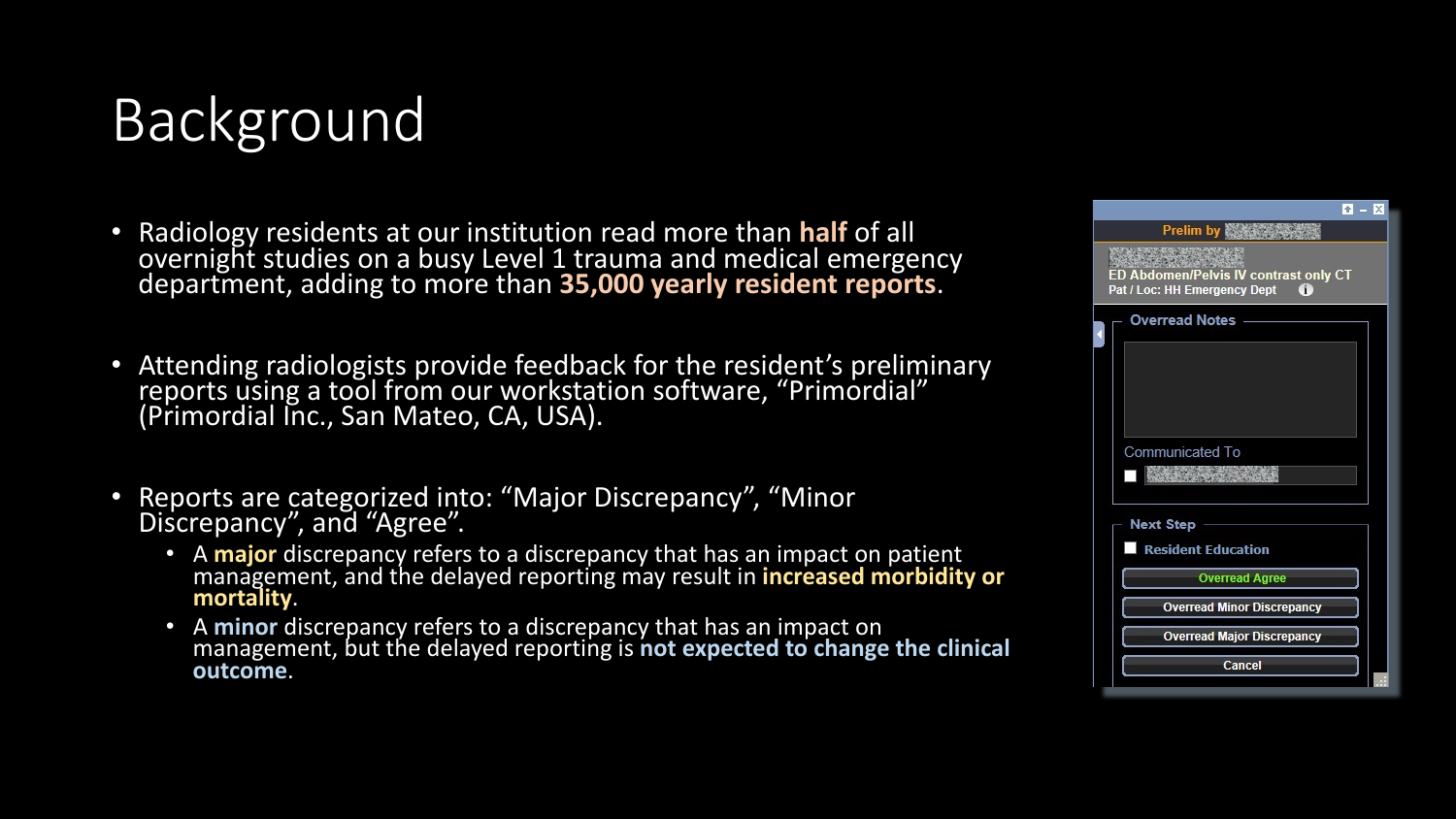## Background

- In order to decrease the resident discrepancy rates, our department instituted a **review committee** on August 2017, consisting of resident and attending radiologists that review data from our feedback software.
- Since September 2017, data from our feedback software has been regularly reviewed by our committee and discussed with residents at morbidity and mortality (**M&M**) conference.
- Based on the patterns of discrepancies and resident comments, we hypothesized that **a change in the night float system would help decrease resident fatigue and discrepancy rates**.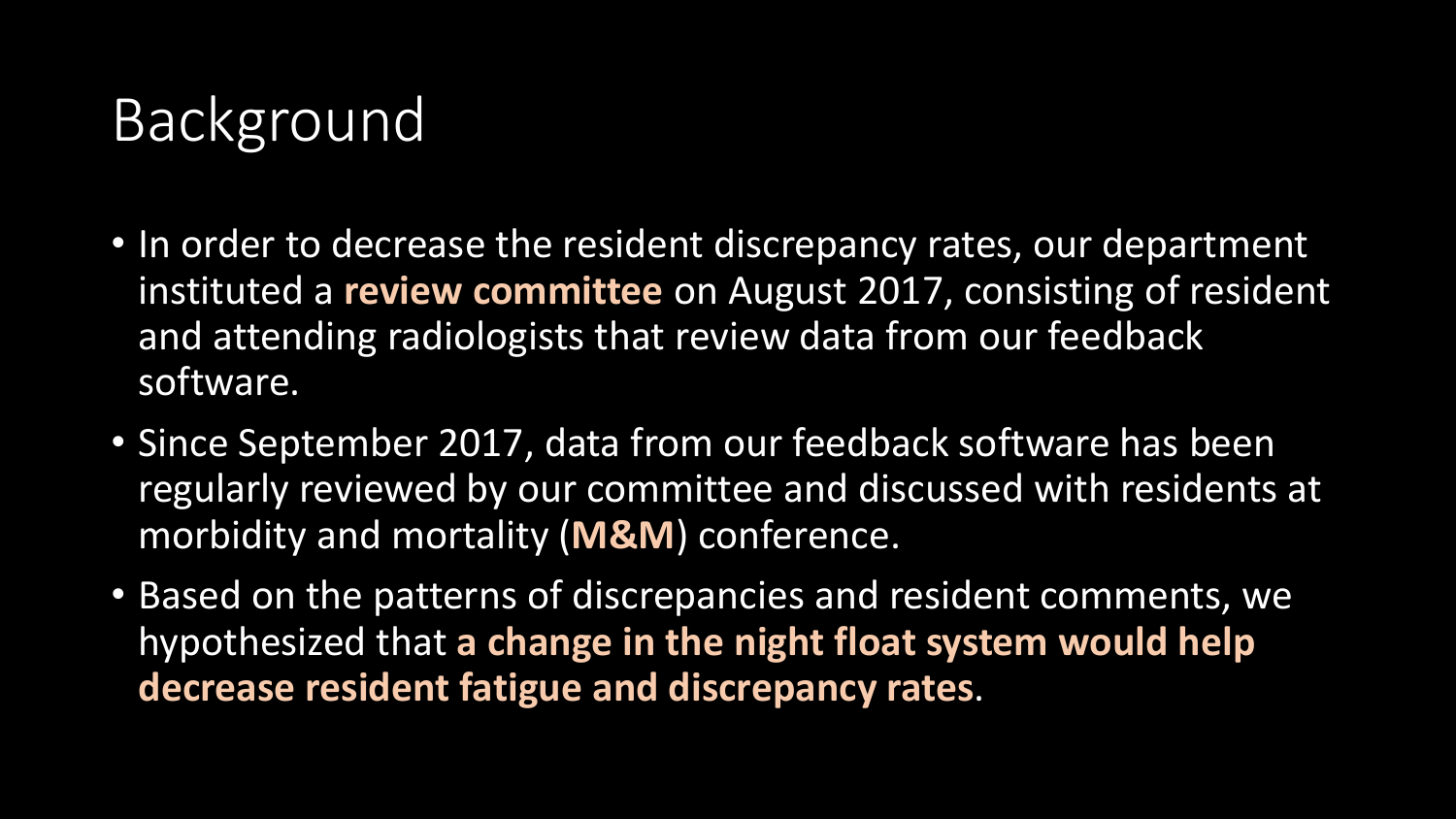### Methods

• At the beginning of the 2019-2020 academic year, a change in the resident night float system was implemented.

### • **Previous** night float system

- 14-hour shifts every second night with 5 pm-7 am coverage
- Rotation was 2 or 4 weeks in duration, depending on the schedule.
- **New** night float system
	- 7-hour evening shifts with 5 am-12 am coverage for six consecutive evenings, followed by one off-day
	- 7-hour night shift (second resident) with 12 am-7 am coverage for six consecutive evenings, followed by one off-day
	- Rotation duration was decreased to 2 weeks.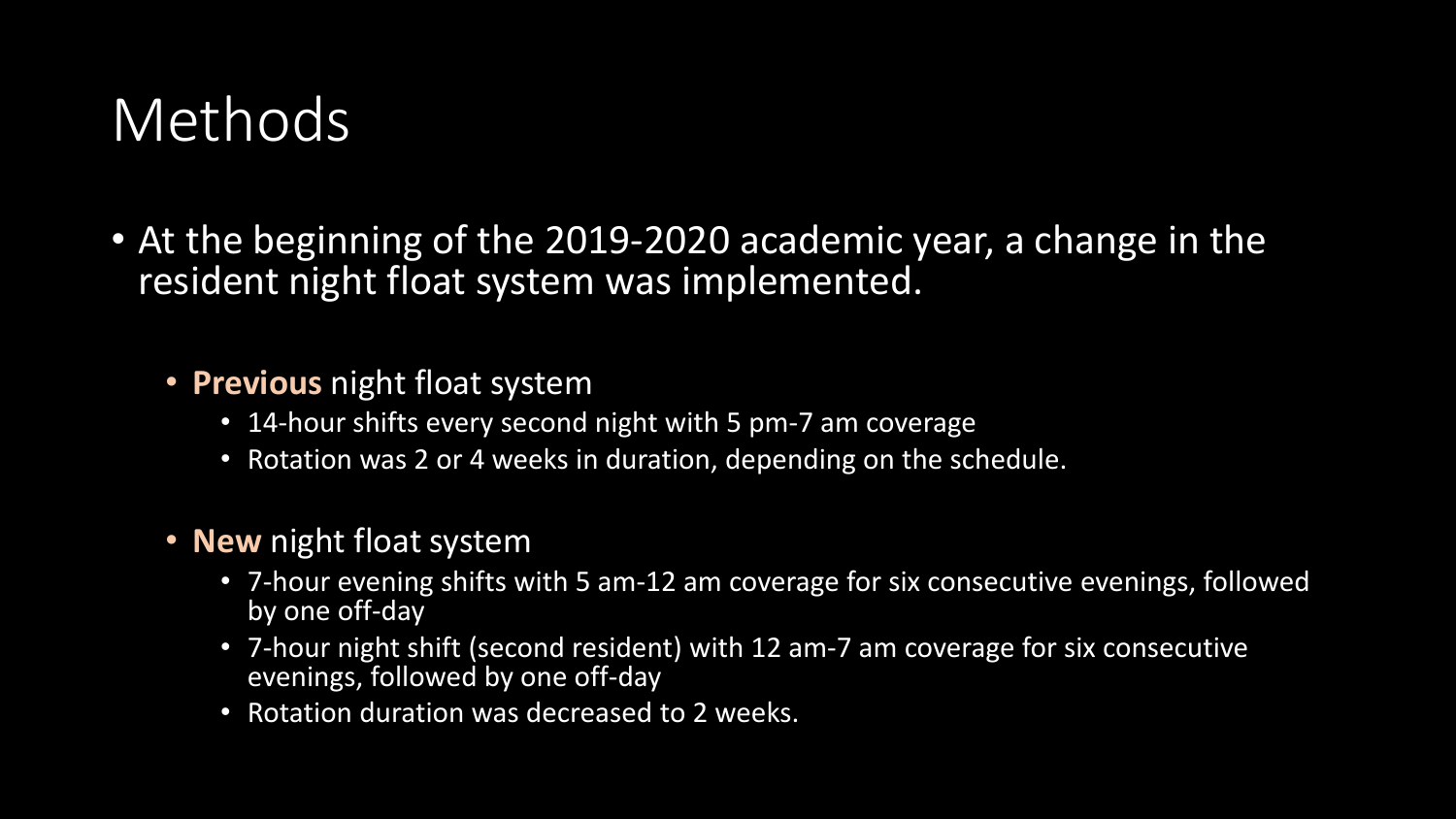### Methods

- We compared the resident **discrepancy rates** before and after the implementation of the new system.
	- We had 18 months of data available for the old system, and 9 months for the new system.
	- We used Chi-square test with Yates correction for statistical analysis and performed power analysis-sample size calculation for power of 0.8 and significance level of 0.05.
- Additionally, we **surveyed** the PGY-4 resident class, the only class who experienced both night float systems, about any change in their fatigue levels with the new night float system.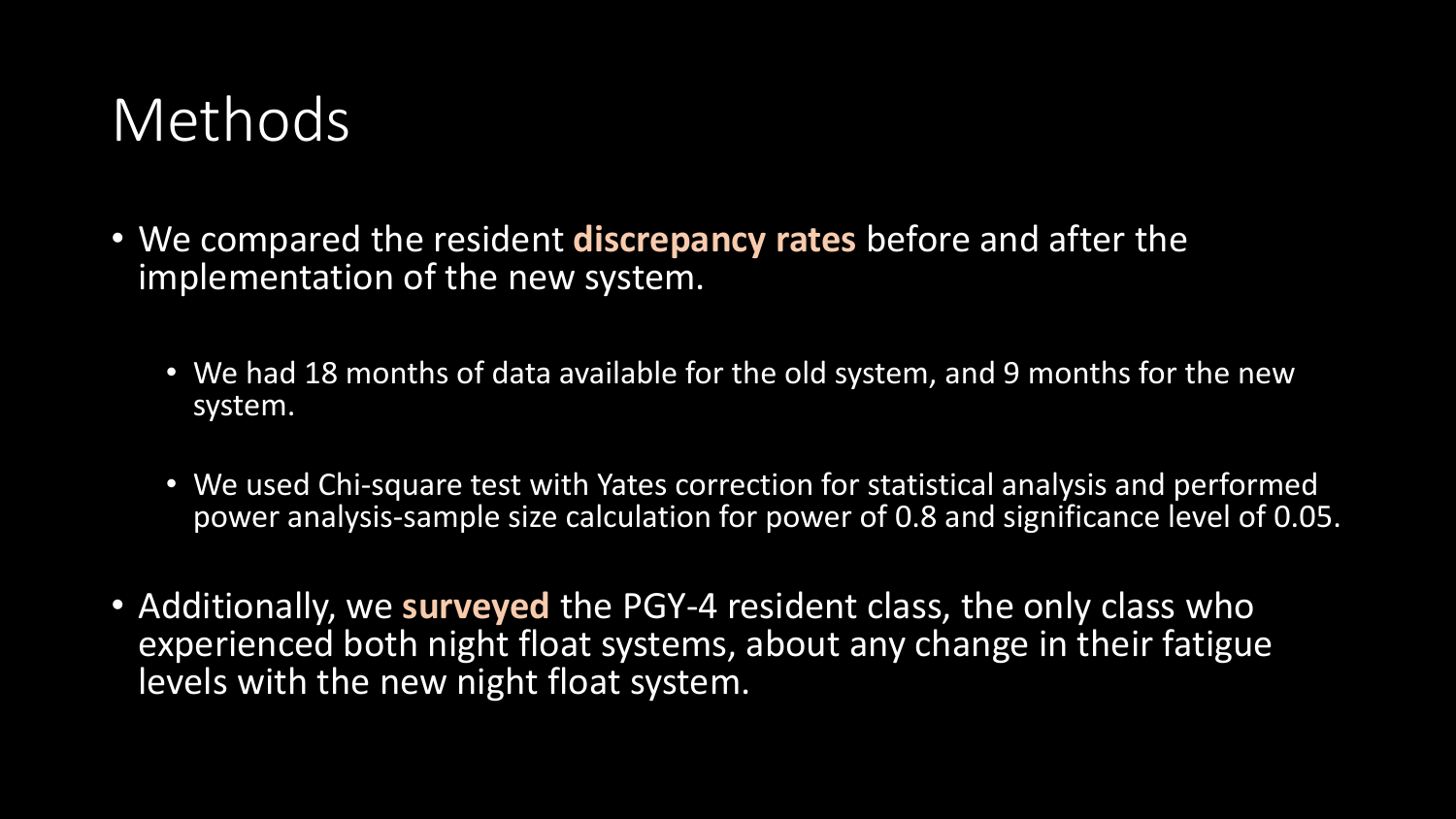## Results - Data

#### Major and minor discrepancies

|         | $5 \text{ pm} - 7 \text{ am}$ |       |              |                     |                 |       | 5 pm - 12 am |                     | $12$ am - 7 am  |       |       |                     |
|---------|-------------------------------|-------|--------------|---------------------|-----------------|-------|--------------|---------------------|-----------------|-------|-------|---------------------|
|         | <b>Disagree</b>               |       | <b>Total</b> | Discrepancy<br>Rate | <b>Disagree</b> |       | <b>Total</b> | Discrepancy<br>Rate | <b>Disagree</b> |       | Total | Discrepancy<br>Rate |
|         |                               | Agree |              |                     |                 | Agree |              |                     |                 | Agree |       |                     |
| Pre     | 1350                          | 53746 | 55096        | 2.5%                | 663             | 29492 | 30155        | 2.2%                | 687             | 24254 | 24941 | 2.8%                |
| Post    | 627                           | 27976 | 28603        | 2.2%                | 276             | 14861 | 15137        | 1.8%                | 351             | 13115 | 13466 | 2.6%                |
| p-Value |                               |       |              | 0.02                |                 |       |              | 0.009               |                 |       |       | 0.4                 |

#### Resident Survey

| Reported<br>fatigue | Number of<br>residents |  |  |  |
|---------------------|------------------------|--|--|--|
| Decreased           | 11                     |  |  |  |
| Unchanged           | 1                      |  |  |  |
| Increased           |                        |  |  |  |

#### Major discrepancies

|             | $5 \text{ pm} - 7 \text{ am}$ |       |              |             |       |       | $5 \text{ pm} - 12 \text{ am}$ |                    | $12$ am - 7 am |       |              |             |
|-------------|-------------------------------|-------|--------------|-------------|-------|-------|--------------------------------|--------------------|----------------|-------|--------------|-------------|
|             |                               |       |              | Discrepancy |       |       |                                | <b>Discrepancy</b> |                |       |              | Discrepancy |
|             | Major                         | Other | <b>Total</b> | Rate        | Major | Other | <b>Total</b>                   | Rate               | Major          | Other | <b>Total</b> | Rate        |
| <b>IPre</b> | 322                           | 54774 | 55096        | 0.6%        | 143   | 30012 | 30155                          | 0.5%               | <b>179</b>     | 24762 | 24941        | 0.7%        |
| Post        | 167                           | 28436 | 28603        | 0.6%        | 65    | 15072 | 15137                          | 0.4%               | 102            | 13364 | 13466        | 0.8%        |
| p-Value     |                               |       |              |             |       |       |                                | 0.6                |                |       |              | 0.7         |

#### Minor discrepancies

|         | $5 \text{ pm} - 7 \text{ am}$ |              |              |                            |       |         | 5 pm - 12 am |                     | 12 am - 7 am |       |             |                     |
|---------|-------------------------------|--------------|--------------|----------------------------|-------|---------|--------------|---------------------|--------------|-------|-------------|---------------------|
|         | <b>Minor</b>                  | <b>Other</b> | <b>Total</b> | <b>Discrepancy</b><br>Rate | Minor | Other   | Total        | Discrepancy<br>Rate | Minor        | Other | $\sf Total$ | Discrepancy<br>Rate |
| Pre     | 1028                          | 54068        | 55096        | 1.9%                       | 520   | 29635 ' | 30155        | 1.7%                | 508          | 24433 | 24941       | 2.0%                |
| Post    | 460                           | 28143        | 28603        | 1.6%                       | 211   | 14926   | 15137        | 1.4%                | 249          | 13217 | 13466       | $1.4\%$             |
| p-Value |                               |              |              | 800.0                      |       |         |              | 0.01                |              |       |             | 0.2                 |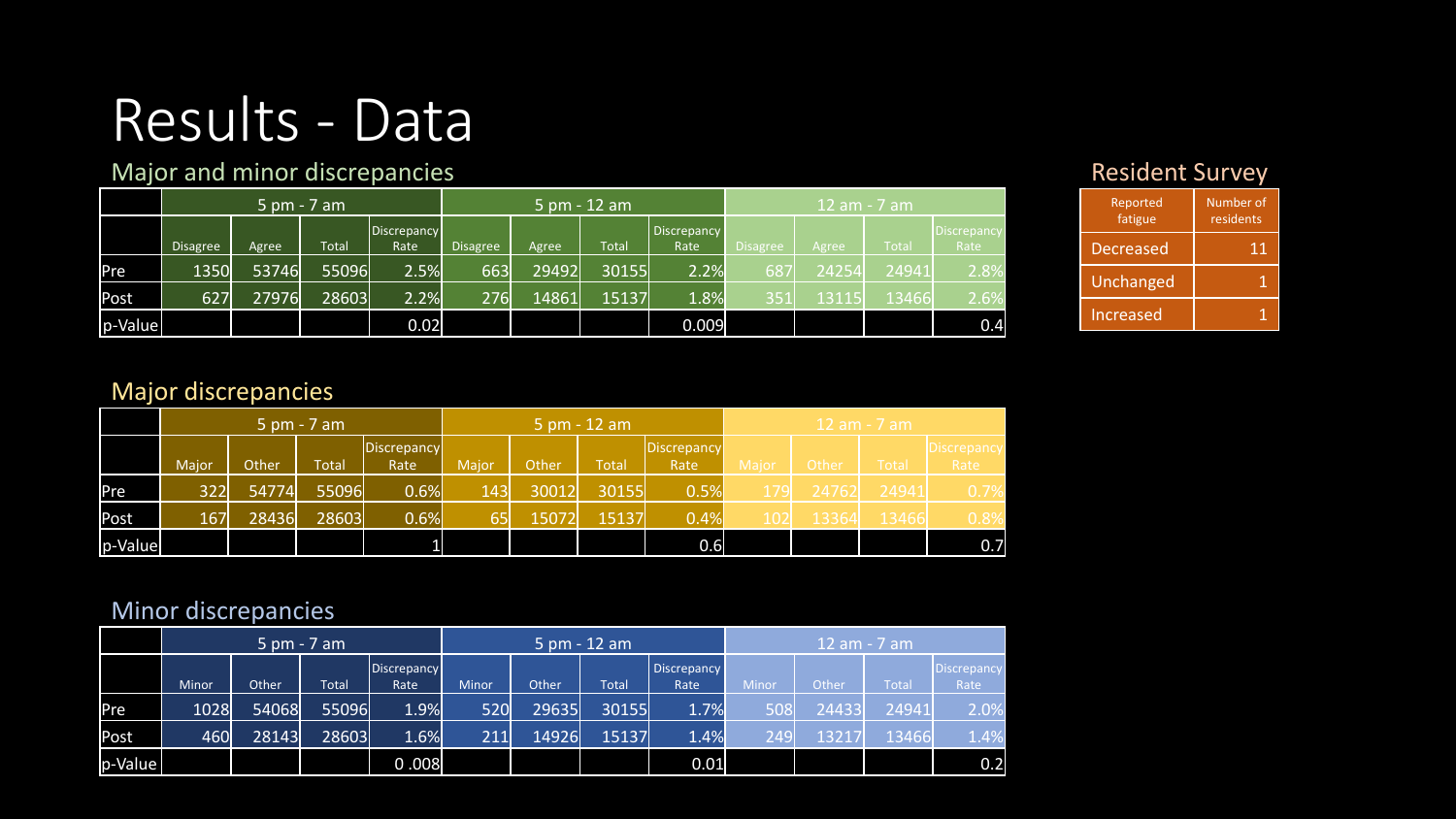## Results

- There was a statistically significant decrease in the **overall** discrepancy rate from 2.5% to 2.2 % (1350/55096 to 627/28603, p=0.02.
- A statistically significant decrease in the minor discrepancy rate from 1.9% to 1.6% (1028/55096 to 460/28603, p=0.009) was also found.
- The **major** discrepancy rate was unchanged at 0.6% (322/55096 and 167/28603).

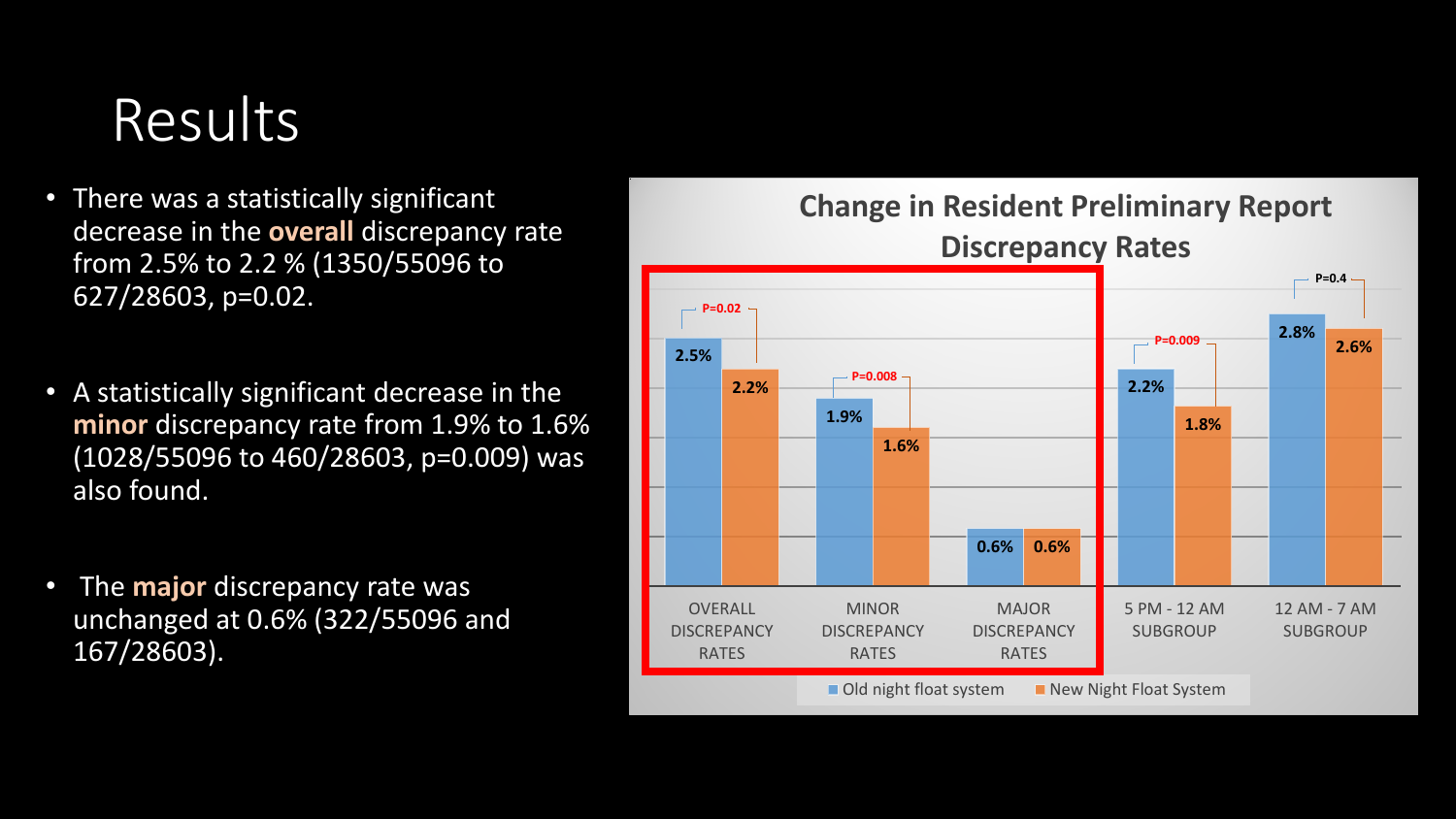## Results

- For the **5 pm-12 am shifts** the discrepancy rates decreased from 2.2% to 1.8% (663/30155 to 276/15137, p=0.009).
- For the **12 am-7 am shifts**, there was a smaller and not statistically significant decrease from 2.8% to 2.6% (687/24941 to 351/13466, p=0.4). Nevertheless, power analysis requires a necessary group size of<br>103,097 for the 12am-7p shift, meaning 103,097 for the 12am-7p shift, meaning<br>that **larger groups are needed** for a more powerful comparison.
- Our **survey** following implementation of the new night float system found that:
	- 84.6% (11/13) of surveyed residents reported **decreased** fatigue levels.
	- 7.7% reported unchanged fatigue.
	- 7.7% reported increased fatigue.